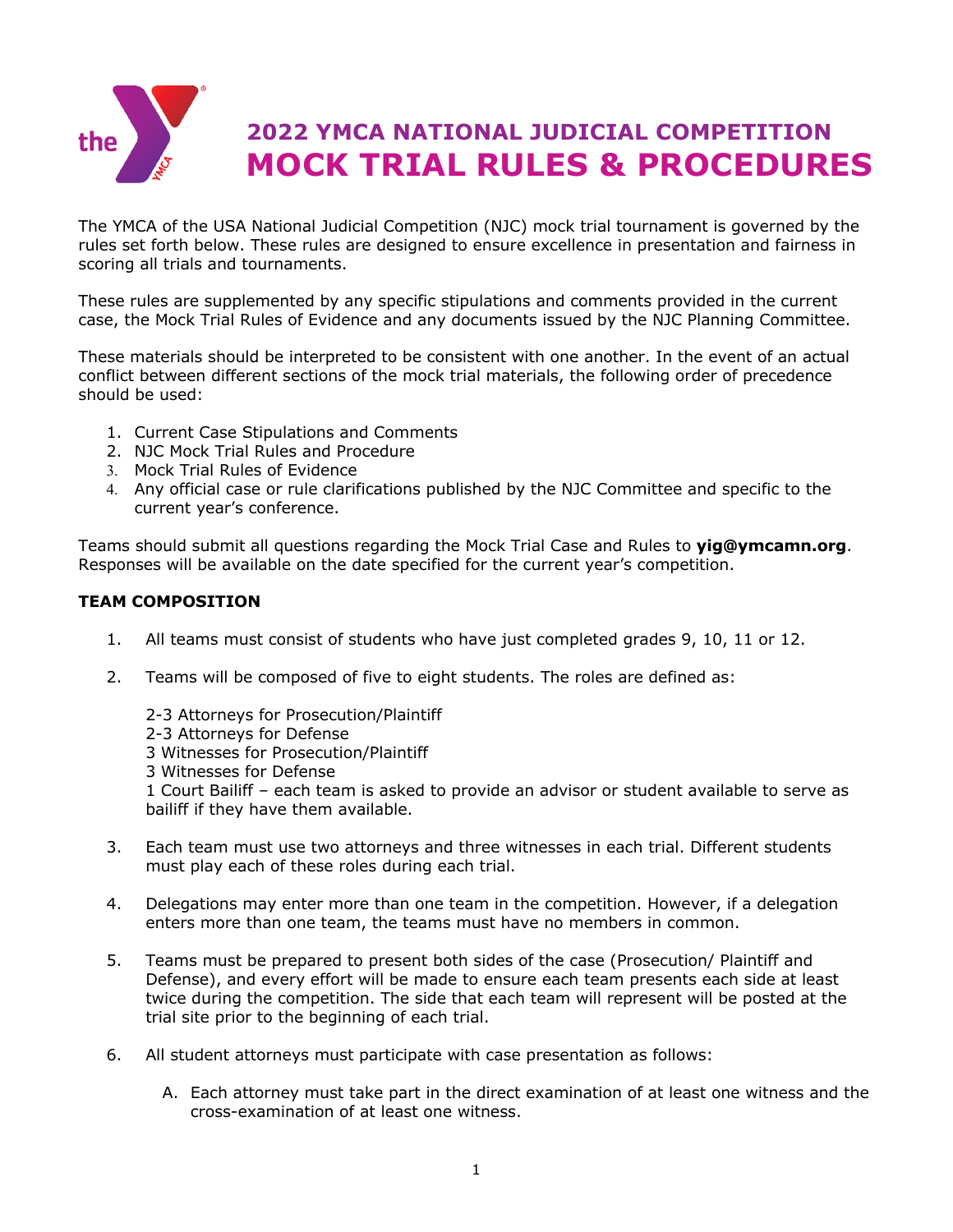- B. One attorney must do the entire opening and one attorney must do the entire closing in each trial. The attorney giving the opening statement is not allowed to give the closing argument.
- C. During any particular witness's testimony, objections are only permitted by the attorneys conducting that witness's direct examination or cross- examination.
- D. Each party must call three witnesses for its side of the case.
- 7. All witness roles are gender neutral.

# **TRIAL PREPARATION – GENERAL CONSIDERATIONS**

- 8. All participants are expected to display proper courtroom decorum, good sportsmanlike conduct, and appearance appropriate for the part they are to play during the trial.
- 9. Students may read other cases, materials, articles, etc., in preparation for the mock trial. They may, however, only cite the materials given as part of the official case materials.
- 10. A student portraying a witness may dress in appropriate court attire consistent with the character portrayed. However, no uniforms or props are allowed unless such prop is part of the official case materials.
- 11. During the trial, witnesses are not permitted to use notes or read from any writing unless questioned or cross-examined about an affidavit or trial exhibit.
- 12. Attorneys may use notes in presenting their cases. However, scores may be lowered if they:
	- A. Rely heavily on notes during their presentation, and/or
	- B. Use hearsay statements in their closing argument. '

# **TRIAL PREPARATION – MATERIALS**

### **Witness Testimony:**

- 13. Each witness statement in the case must be considered a sworn affidavit or declaration of that witness, appropriately signed, dated, notarized and timely filed with the court prior to trial. To the extent any statements conflict, that may be brought out on cross-examination or in closing statements.
- 14. Each witness is bound by the facts as contained in that witness' statement(s) and any related documentation. A witness is not bound by the facts as contained in the statements of other witnesses.
- 15. On direct examination, a witness may testify to limited additional facts provided the new information is merely incidental and is supported by reasonable inference from the witness' statement.
	- A. Example of a reasonable inference: If the witness statement says that the Witness attended an Ivy League School in Massachusetts, a reasonable inference would be that the Witness attended Harvard.
	- B. Example of a made up, unsupported fact: If the witness statement says that the witness attended college, you are not permitted to make up facts about the name and location of the college and his/her course of study.
	- C. On cross-examination, if an attorney asks for previously unstated information, the witness may testify to limited additional facts provided
		- I. The answer is directly responsive to the question,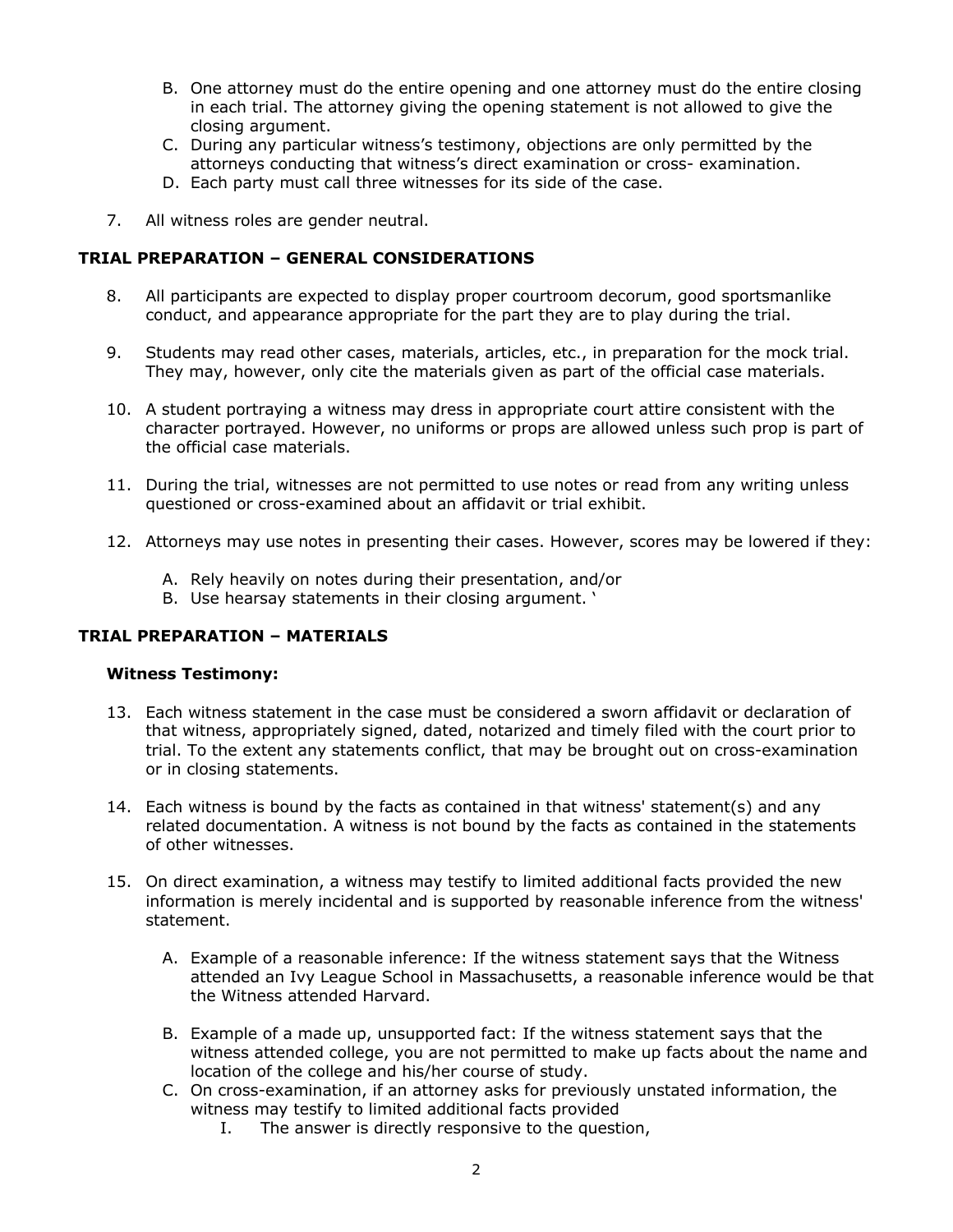- II. Any new facts are consistent with the witness' statement, and
- III. The new facts do not materially affect the witness' testimony.
- D. If a witness testifies to facts contrary to those contained in his or her statement, the sole remedy is for the cross-examiner to impeach that witness' credibility by questioning the witness regarding the contradiction.

### **Exhibits**

- 16. The only exhibits which may be introduced into evidence during the trial are the original exhibits provided in the official case materials. No other exhibits or visual aids may be brought to court unless otherwise specifically set forth in these rules (See Rules 18 and 19).
- 17. While testifying, witnesses are allowed to make sketches or diagrams, consistent with their statements, to illustrate their testimony. These materials are not to be marked and do not become exhibits.
- 18. Simple charts outlining evidence or law may be used for closing arguments and may be prepared in advance of the competition. These documents can be no larger than a standard size legal piece of paper.
- 19. Electronic devices can only be used if they are in 'Airplane/Flight Mode' for notes or time keeping only.
- 20. Unless otherwise provided for in the case materials, stipulations may be presented through the testimony of any witness.

### **PRE-TRIAL**

- 21. Teams are expected to be present in their assigned courtroom ten minutes before the scheduled starting time of their trial. Whenever possible, the starting time of any trial should not be delayed for longer than 5 minutes. Incomplete teams will have to begin without their other members or with alternates. Teams without a sufficient number of participants to start the trial will forfeit the match. Teams coming from a prior trial that went overtime will not be penalized.
- 22. Team members may briefly introduce themselves to the judge and evaluators, indicating a member's name and the witness part they will play, without further description of the character. An attorney team member should not describe the specific parts of the trial they will present. Introductions and clarifying questions and comments should be kept short, are not part of the trial, and should not be considered in scoring decisions.
- 23. Unless otherwise directed by the judge, teams should adhere to the following courtroom layout: the prosecuting/plaintiff attorneys sit at table closest to the jury (evaluator's) box.

### **TRIAL RULES**

- 24. Teams may prepare trial notes and trial notebooks, but submission of trial briefs/written motions/etc. are not permitted. Teams may not cite statutes or case law unless provided as part of the case materials.
- 25. Instructors, observers, any other adults, and additional team members shall not talk to, signal, communicate with, or coach their teams during trial. Additional team members and coaches must remain in courtrooms where teams from their state are presently competing and may not observe other trials. This rule applies to any recesses during the trial.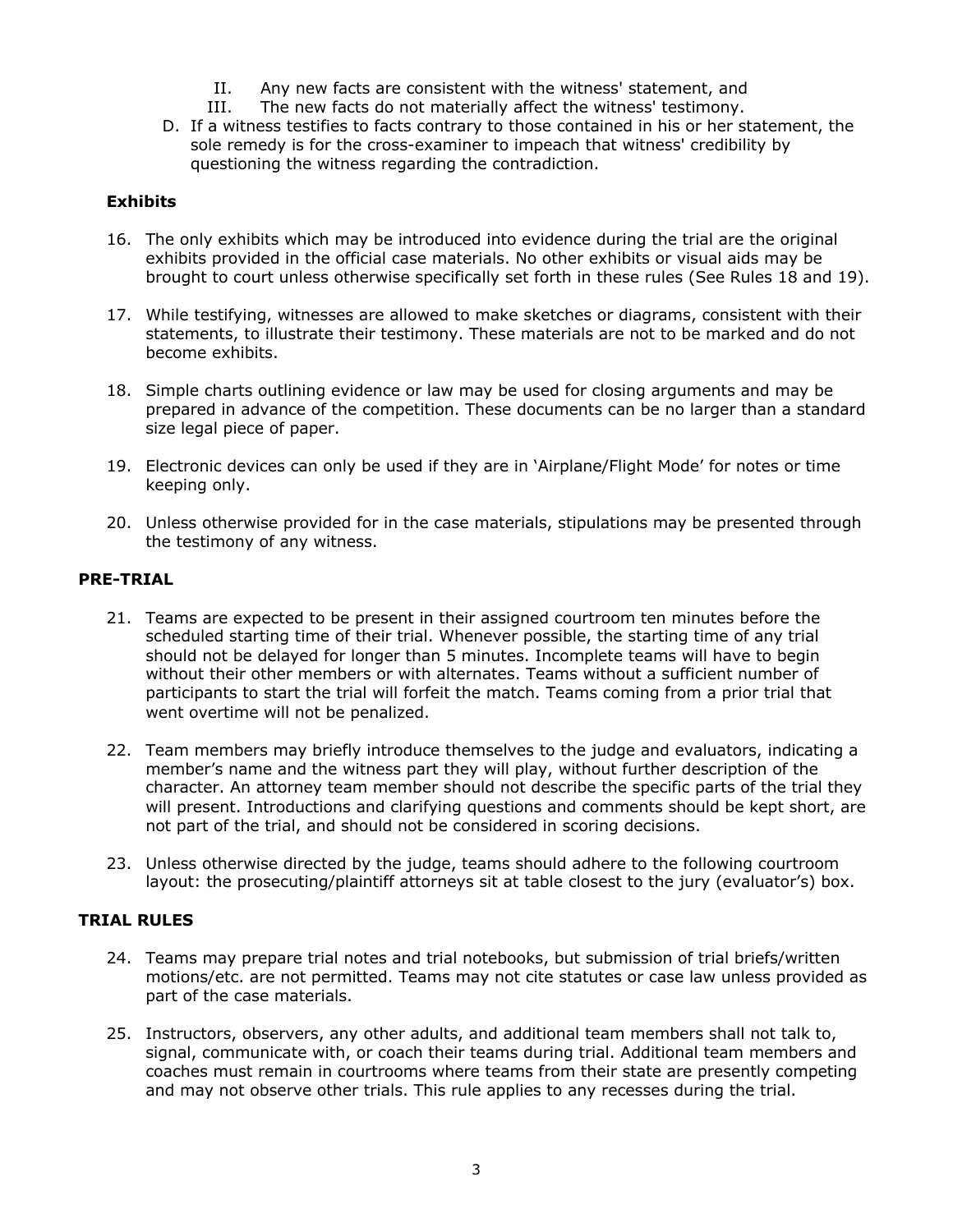#### **Any violation of Rule 25** *may* **result in the deduction of points. This deduction is at the discretion of the individual evaluator and the NJC Committee.**

- 26. If the courtroom facility allows for water, participants may have water bottles at the counsel table. Otherwise, no eating or drinking is permitted in the courtroom.
- 27. Remain seated at the counsel table or standing behind the lectern during questioning, except when granted permission to approach the witness or bench; rise when addressing the judge; direct all remarks to the judge, jury or witness (never to opposing counsel or evaluators). Unless excused by the judge (see Rule 39), attorneys will stand while giving opening and closing statements, during direct and cross-examinations and for all objections.
- 28. Teams are responsible for keeping track of the time and staying within the total time limit. The time limits on each phase of the trial are listed below. No remaining time may be carried over or kept for another portion of the Trial. The designated bailiff will keep the official time.
- 29. Each trial shall be limited in time as follows:
	- A. Opening statements are limited to three (3) minutes for each side.
	- B. Closing statements are limited to five (5) minutes for each side. The party with the burden of proof may reserve a portion of their time for rebuttal after the defense closing. The maximum amount of time allowed for rebuttal is two (2) minutes. The two (2) minutes for rebuttal is part of the five (5) minutes allotted for closing, not in addition to.
	- C. Each side has 20 minutes to present its side (direct and re-direct examination). The team may divide the time among the witnesses however, they choose, but each team must call three (3) witnesses to testify for their side. If the 15 minutes is used on the first two witnesses, the bailiff will alert the judge and the third witness will be called at that time.
	- D. Each side has 18 minutes for cross and re-cross examination. The team may divide the time among the witnesses in whatever way they choose, but the team must crossexamine all of the witnesses.
	- E. Judge and Evaluator's Critique should be not more than 5 minutes.
- 30. Re-direct and re-cross examinations are permitted, provided they conform to the restrictions listed in the Mock Trial Rules of Evidence.
- 31. The trial proceedings are governed by the Mock Trial Rules of Evidence. Other, more complex rules or objections may not be raised in the trial. Objections during opening statements and closing arguments are not permitted. Attorneys may not make "offers of proof", stating objections that would have been made, after opening statements and closing arguments.
- 32. Witnesses are not to be excluded during the mock trial. No team may invoke the rule of sequestration.
- 33. No witness will be automatically considered to be an expert witness. Attorneys should ask questions designed to demonstrate the training and experience that qualifies the witness to give expert opinions and may then ask that the witness be qualified as an expert in certain specified fields. Opposing counsel may object that particular opinions are outside the scope of the expertise of a witness, or make other objections allowed by the case materials and the Mock Trial Rules of Evidence.
- 34. Attorneys are not allowed to question (voir dire) witnesses in aid of objections.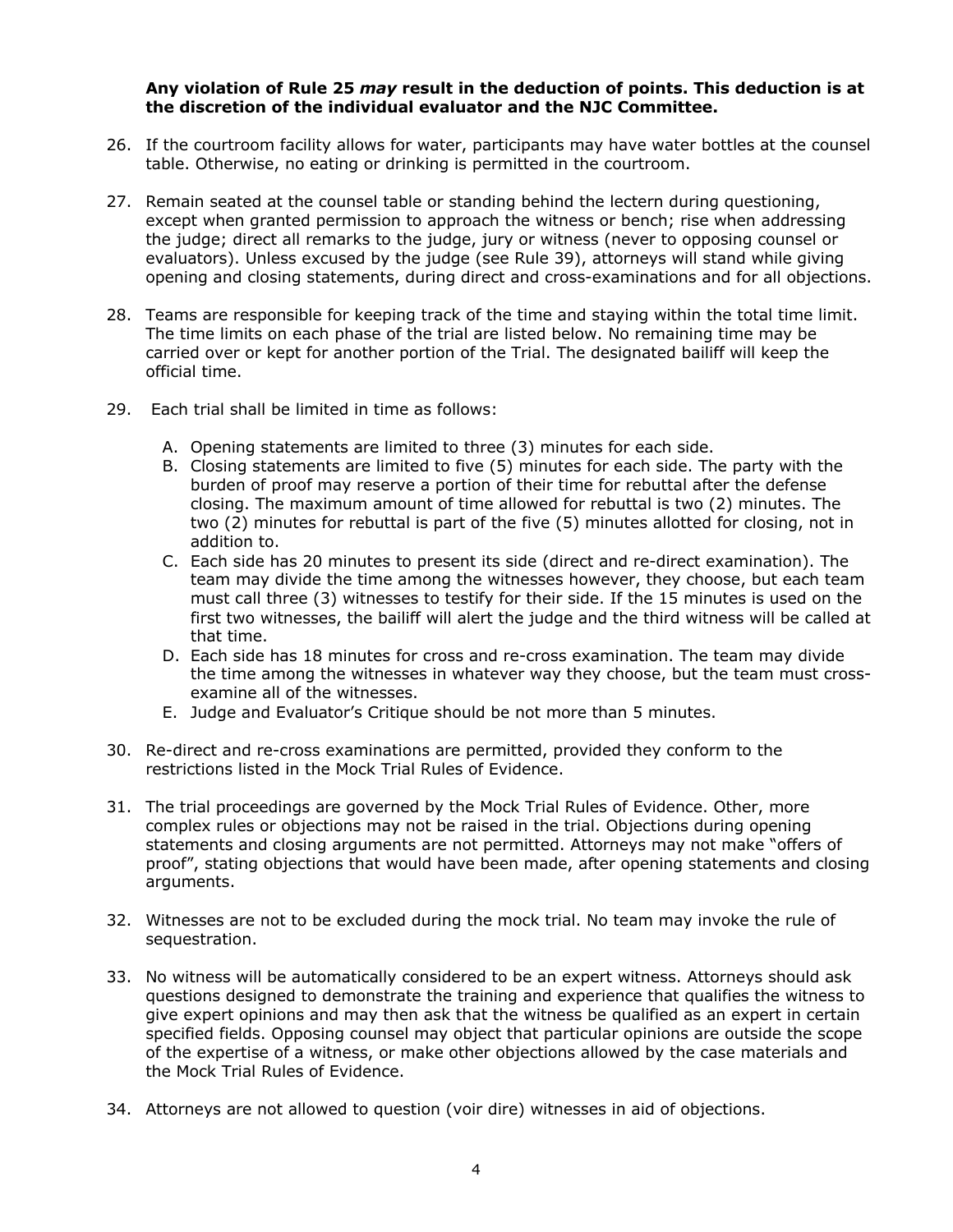35. Attorneys may request bench conferences with the judge to clear up or protest a significant procedural, mock trial rule violation or factual questions. It is the responsibility of the attorney to state the page and rule number in question. One representative from each team should be present for all bench conferences. All disputes must be given to the judge **before the trial's end** and before the judge and evaluators recess to discuss the trial. **The decision of the judge is final.** Students are advised not to overuse this procedure.

### **JUDGES**

- 36. The judge has final authority over courtroom decisions not affected by these rules, including objections, evidence, courtroom seating, and decorum. Seating is provided for observers behind the bar only. In order to minimize disruption, observers should plan to attend the entire trial.
- 37. Presiding judges for mock trials may include students, sitting or retired trial and appellate judges, and any licensed attorney.
- 38. All judges will receive the Guidelines for Judges, the Mock Trial Rules of Evidence, the Mock Trial Rules and Procedure, and a summary of the factual background. Judges will not necessarily receive the witness affidavits and documentary evidence.
- 39. It is the decision of the judge whether attorneys should sit or stand while questioning witnesses and each judge should make clear at the beginning of the trial which is their preference.
- 40. Presiding judges are asked to conduct the trial according to Mock Trial Procedures. The judge may also comment on the factual and legal merits of the case at the end of the trial.
- 41. A judge may not interrupt an attorney's opening statement or closing argument to ask questions. The judge may not question any witnesses.
- 42. The decisions of the judge with regard to rules, challenges and all other matters are final. A judge may also serve as a scorer for the trial (excludes students) but, the judge should not announce scoring decisions, or attempt to influence the decisions of other panel members.

### **EVALUATORS AND SCORING**

- 43. Violations of any of the above rules *may* result in point deductions. This deduction is at the discretion of the individual evaluator. Egregious violations may be brought to the attention of Mock Trial Committee Chair prior to the beginning of the next competition round. Conference staff has the ultimate authority to deduct points and/or disqualify teams.
- 44. The decision on team scores is made by a scoring panel or evaluators who are individuals with mock trial experience. This can include students, paralegals, advisors from other states, or professionals in the field of law.
- 45. Evaluators score individual and team performances. Each evaluator fills out an individual ballot, and evaluators should not consult with one another during this process. Judges should not instruct evaluators on scoring decisions. Teams should not ask judges to rule that an event during the trial should be assigned a particular score on evaluator ballots.
- 46. The criteria for scoring will be provided with the ballots and evaluators will be provided a document entitled "Tips for Evaluators" as a scoring guide.

### 47. **NO COMPLETED BALLOTS ARE TO BE VIEWED BY ANY TEAM MEMBER OR ANY OTHER PERSON DURING THE COMPETITION** in compliance with the educational goals